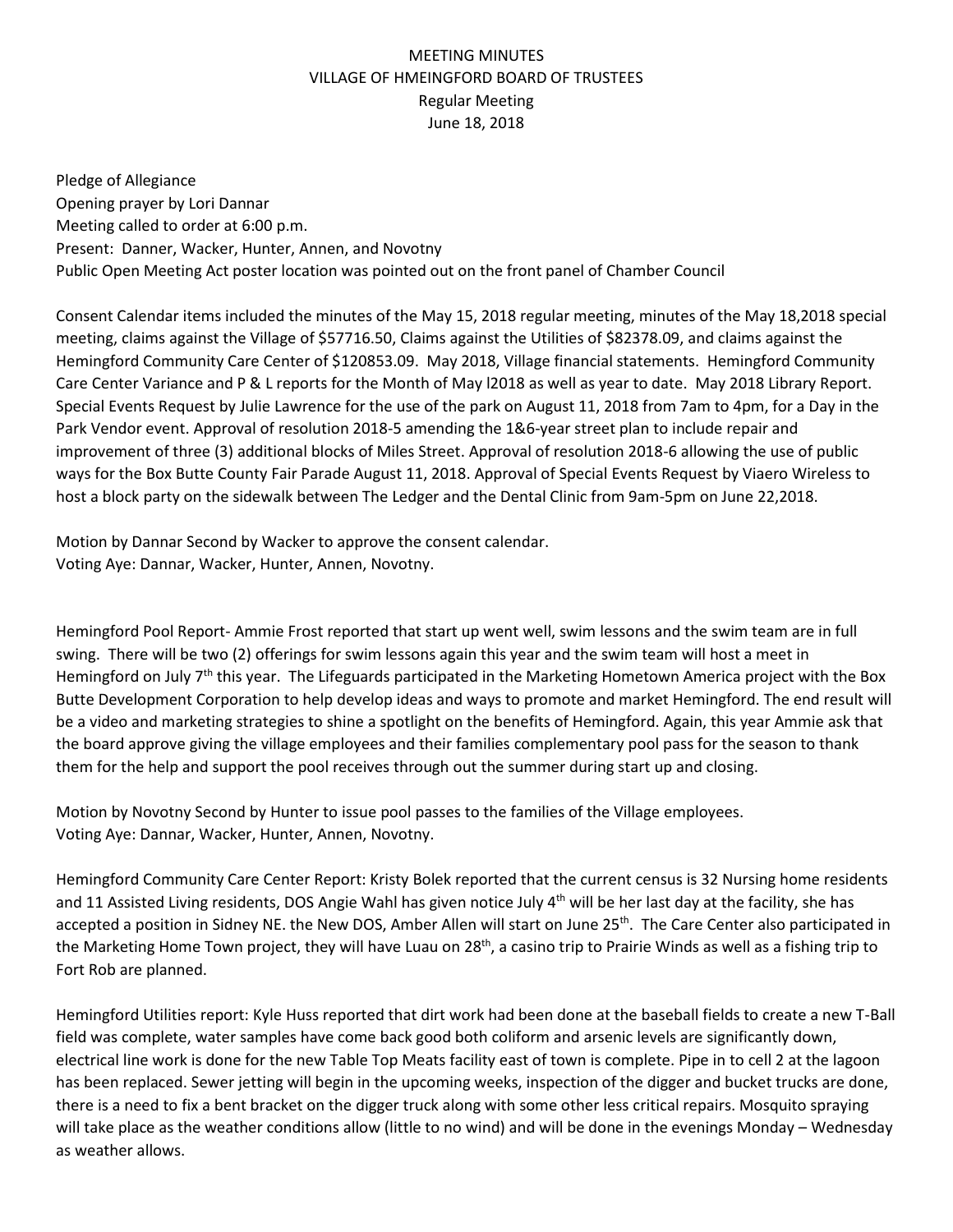Discussion and possible action regarding charging a dumping fee at the lagoon for companies that need to dump waste. Most municipalities in the area charge a per gallon fee. Kyle Huss recommended 0.2 cent per gallon charge. The board directed the Village attorney to prepare a resolution to that affect.

Kyle Huss talked to the board regarding the closure of a portion of north Wyoming street for waste water sampling. Enviro Services will be in town prior to July  $30<sup>th</sup>$  to sample the waste water system, it will be necessary to close a portion of Wyoming street to accommodate equipment used in this testing. Closure of the street would be 24 hours or less.

Brandon VanderMey of Maquire Iron, Inc explained the benefits of signing a contract now for work to be done on the water tower in the fall and inspections that are done every 3 years. The village had previously contracted with Maquire Iron to clean and paint the exterior of the water tower in the fall of 2018, at a cost of \$44,870.00 with 60% being due October of 2018 and the balance due October of 2019. Brandon suggests that we contract now for the cleaning and painting of the interior and for the inspections to be done every 3 years. The added cost to the village for these services would be \$48,500.00 for the interior, 50% of that due fall of 2020 and remainder due fall of 2021, \$1,950.00 for each inspection that would be due fall of 2021, 2024, and 2027.

Motion by Dannar second by Novotny to contract with Maquire Iron, Inc. to clean and paint the interior of the water tower and do inspections of the tower every three years as well as the already contracted exterior cleaning and painting, with additional charges for these services being \$54,350.00, with \$24,250.00 due October of 2020 and 2021, \$1,950.00 due after inspections done in 2021, 2024, and 2027.

Voting Aye: Dannar, Wacker, Hunter, Annen, Novotny.

Hemingford Police Department report, Chief Bryner showed the board one of the new protective vests that were purchased, reported that all but one abandon vehicle has been moved from the streets. T-intersections have been painted, regarding nuisance properties one has been cleaned and completed, two others in making progress towards compliance, and several others have been contacted.

Administrators report, just a reminder that the next two (July and August) board meetings will be at 6pm on the regular meeting nights. Barb will not be able to attend the Accounting and Finance Conference as planned but will continue as planned to attend the CDBG Grand Administration training 6/25-6/29.

Discussion and possible action, Deb Finley Head Librarian for the Hemingford Library has sent her letter of intent to retire at the end of September 2018.

Motion by Wacker second by Hunter to accept the resignation letter by Deb Finley and begin the hiring process by advertising the position.

Voting Aye: Dannar, Wacker, Hunter, Annen, Novotny.

Discussion and possible action, GenPro Energy has as the Village of Hemingford to sign a letter of intent for the constructions of a proposed solar project. The letter does not commit the village to building a solar farm only to use GenPro Energy for the construction of a solar farm should the Village build one.

Motion by Dannar second by Wacker to sign a letter of intent with GenPro Energy for the construction of a solar project. Voting Aye: Dannar, Wacker, Hunter, Annen, Novotny.

Discussion and possible action of a loan balance of \$73,310.00 due to the village by the Hemingford Community Care Center. The Board requested that the Administrator structure a repayment plan and present it to the board at the August 2018 board meeting, in order to establish payments in both the budgets of the Care Center as well as the Village.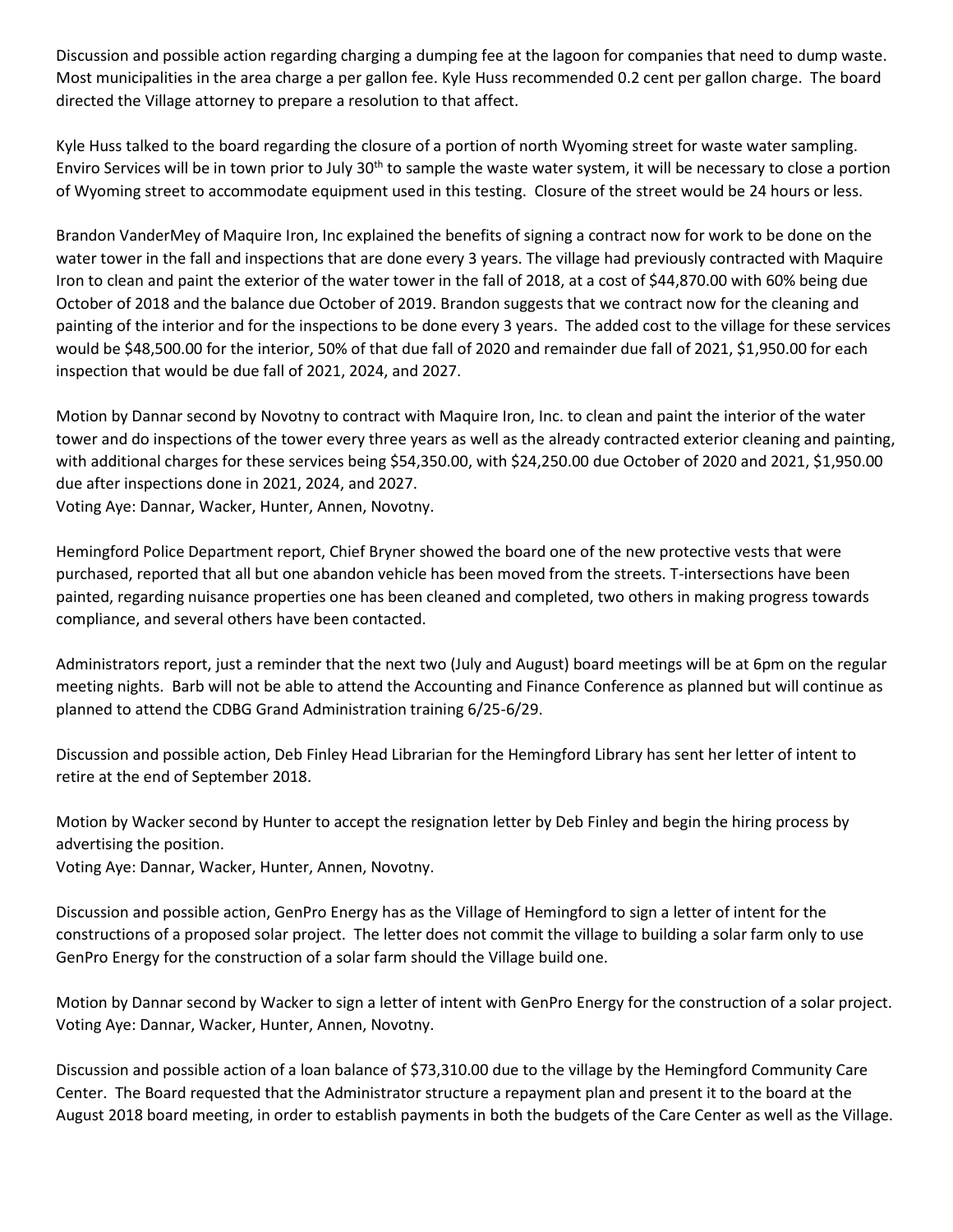Box Butte County E911 board has not met for 5 years, and it was brought to the attention the Village of Hemingford did not have a representative on the E911 board. A meeting of this board was held earlier this month that Trustee Dannar attended, she feels that it is important that Hemingford be represented and would like to be appointed to the E911 board.

Motion by Hunter second by Wacker to appoint Dannar to the E911 board. Voting Aye: Dannar, Wacker, Hunter, Annen, Novotny.

Presentation of the Hemingford Community Redevelopment Authority One-year Action Plan and Vision.

Motion by Dannar Second by Wacker to affirm the One-year Action Plan and Vision of the Hemingford CRA. Voting Aye: Dannar, Wacker, Hunter, Annen, Novotny.

Discussion of performance evaluation of Chief Bryner and wage increase recommendation. The performance evaluation of Chief Bryner was very positive and the recommendation by the evaluation team is to increase his wage by .50 per hour.

Motion by Dannar Second by Novotny to increase Chief Bryner's wage by .50cents per hour beginning with the current pay period.

Voting Aye: Dannar, Wacker, Hunter, Annen, Novotny.

Discussion and possible action, regarding a wage increase for the Village Administrator based on a recent employee evaluation. Straub stated that is was not in the budget for the Village Administrator to receive a pay increase at this time. **NO ACTION TAKEN.**

There was only one bid for the cleaning of the Village offices and Police Station, Lori Dannar submitted a bid for \$350.00 per month.

Motion by Hunter second by Novotny to accept the bid by Lori Dannar for the cleaning of the village offices and the police station, in the amount of \$350.00 per month Voting Aye: Wacker, Hunter, Annen, Novotny. Abstaining: Dannar

Motion to adjourn at 7:33pm by Wacker, Second by Dannar. Voting Aye: Novotny, Annen, Hunter, Wacker and Dannar.

ATTEST:

John Annen, Chairman

\_\_\_\_\_\_\_\_\_\_\_\_\_\_\_\_\_\_\_\_\_\_\_\_\_\_\_\_\_\_

Barb Straub, Village Clerk

\_\_\_\_\_\_\_\_\_\_\_\_\_\_\_\_\_\_\_\_\_\_\_\_\_\_\_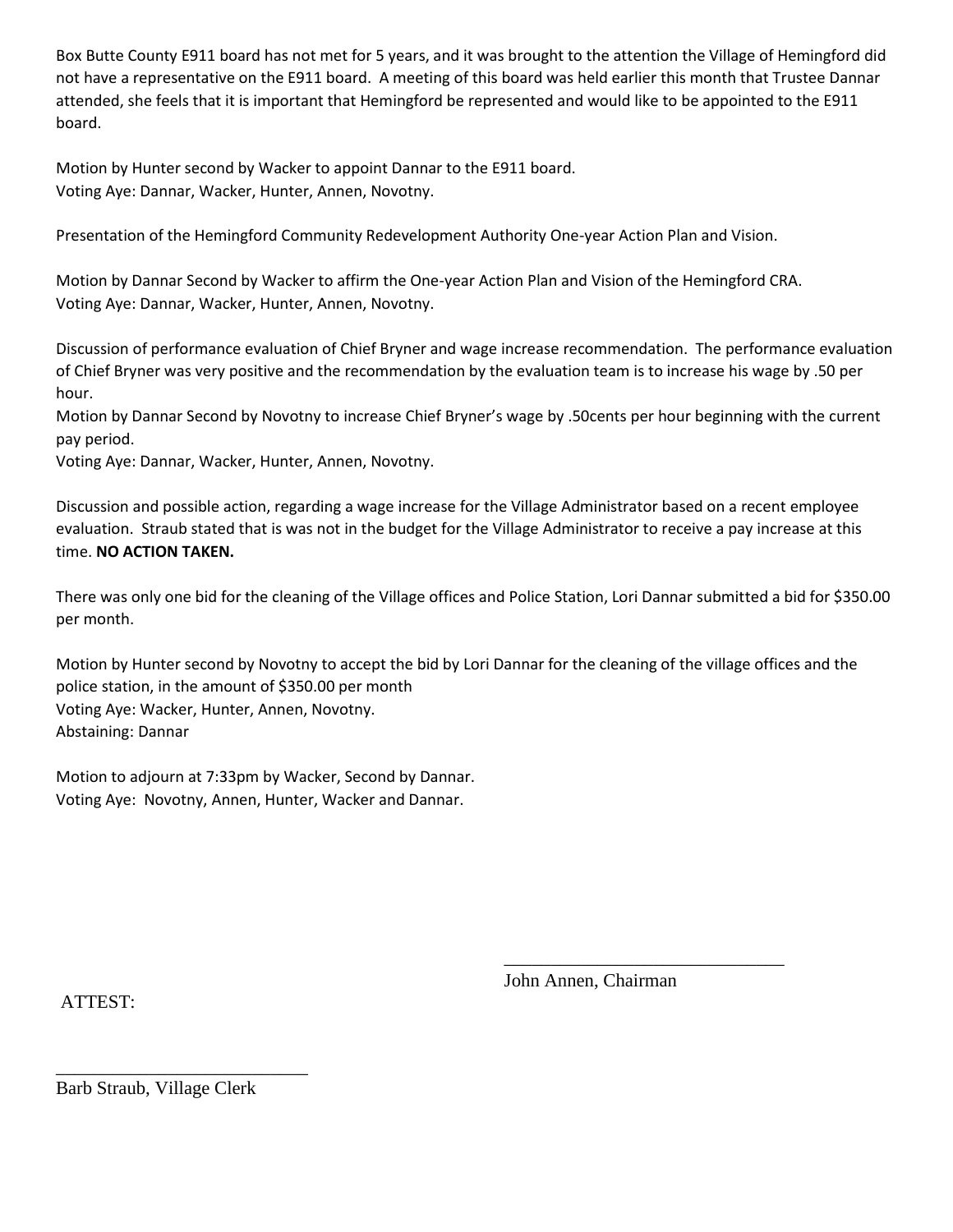| 18-Jun-18                             | <b>VILLAGE</b>       |             |              |
|---------------------------------------|----------------------|-------------|--------------|
| <b>Action Communications</b>          | <b>Contract Serv</b> | \$387.25    |              |
| Associated Supply Company Inc         | pool sup             | \$8,403.24  |              |
| <b>Bank Card</b>                      | sup/edu              | \$608.19    |              |
| Bernie's Ace Hardware                 | sup                  | \$542.81    |              |
|                                       | Cem building         |             |              |
| <b>Bloedorn Lumber</b>                | sup                  | \$864.79    |              |
| <b>Bluffs Sanitary Supply</b>         | sup                  | \$318.25    |              |
| <b>Bytes Computer</b>                 | <b>Contract Serv</b> | \$39.98     |              |
| Caselle Inc                           | <b>Contract Serv</b> | \$336.33    |              |
| Croell Inc                            | street rock          | \$429.00    |              |
| Deb Finley                            | library sup          | \$29.99     |              |
| <b>Farmers Coop</b>                   | sup                  | \$245.00    |              |
| Hemingford Coop Telephone             | phone                | \$450.00    |              |
| <b>Hemingford Rural Fire District</b> | MFO funds            | \$5,339.37  | for approval |
| Huss Auto Repair                      | repairs              | \$217.30    |              |
| John Deere                            | sup                  | \$88.74     |              |
| KL Wood & Co. LLC                     | rock hauling         | \$120.00    |              |
| Melanie Johnston                      | cleaning             | \$83.34     |              |
| Michael Todd                          | street paint         | \$401.45    |              |
| <b>Mobius Communications</b>          | library internet     | \$25.00     |              |
| Nebraska Total Office                 | sup                  | \$224.77    |              |
| Rabens Market                         | sup                  | \$77.10     |              |
| Simmons Olsen Law Firm                | pro fees             | \$1,815.40  |              |
| Sorensen Irrigation                   | sup                  | \$16.50     |              |
| <b>Sturdevants Auto Parts</b>         | parts                | \$162.99    |              |
| The Hemingford Ledger                 | adv                  | \$165.66    |              |
| Tritle Plumbing, Inc                  | <b>Contract Serv</b> | \$150.00    |              |
| Uline                                 | sup                  | \$44.73     |              |
| <b>US Armor Corp</b>                  | PD vests             | \$1,659.98  |              |
| Viaero                                | cell phone           | \$177.43    |              |
| Walmart                               | pool sup             | \$198.59    |              |
| Westco                                | gas                  | \$1,066.50  |              |
| <b>PAYROLL</b>                        | 5/24/2018            | \$14,467.62 |              |
| <b>PAYROLL</b>                        | 6/7/2018             | \$18,559.20 |              |
|                                       |                      |             |              |

## **\$57,716.50**

|                               | 18-Jun-18 | UTILITIES        |            |                       |
|-------------------------------|-----------|------------------|------------|-----------------------|
| Bankcard                      |           | sup/water test   | \$148.65   |                       |
| <b>Black Hills Energy</b>     |           | gas              |            | \$304.78 for approval |
| <b>Bluffs Sanitary Supply</b> |           | sup              | \$120.17   |                       |
| <b>Border States</b>          |           | elec sup         | \$7,089.93 |                       |
| <b>Bytes Computer</b>         |           | contract service | \$79.97    |                       |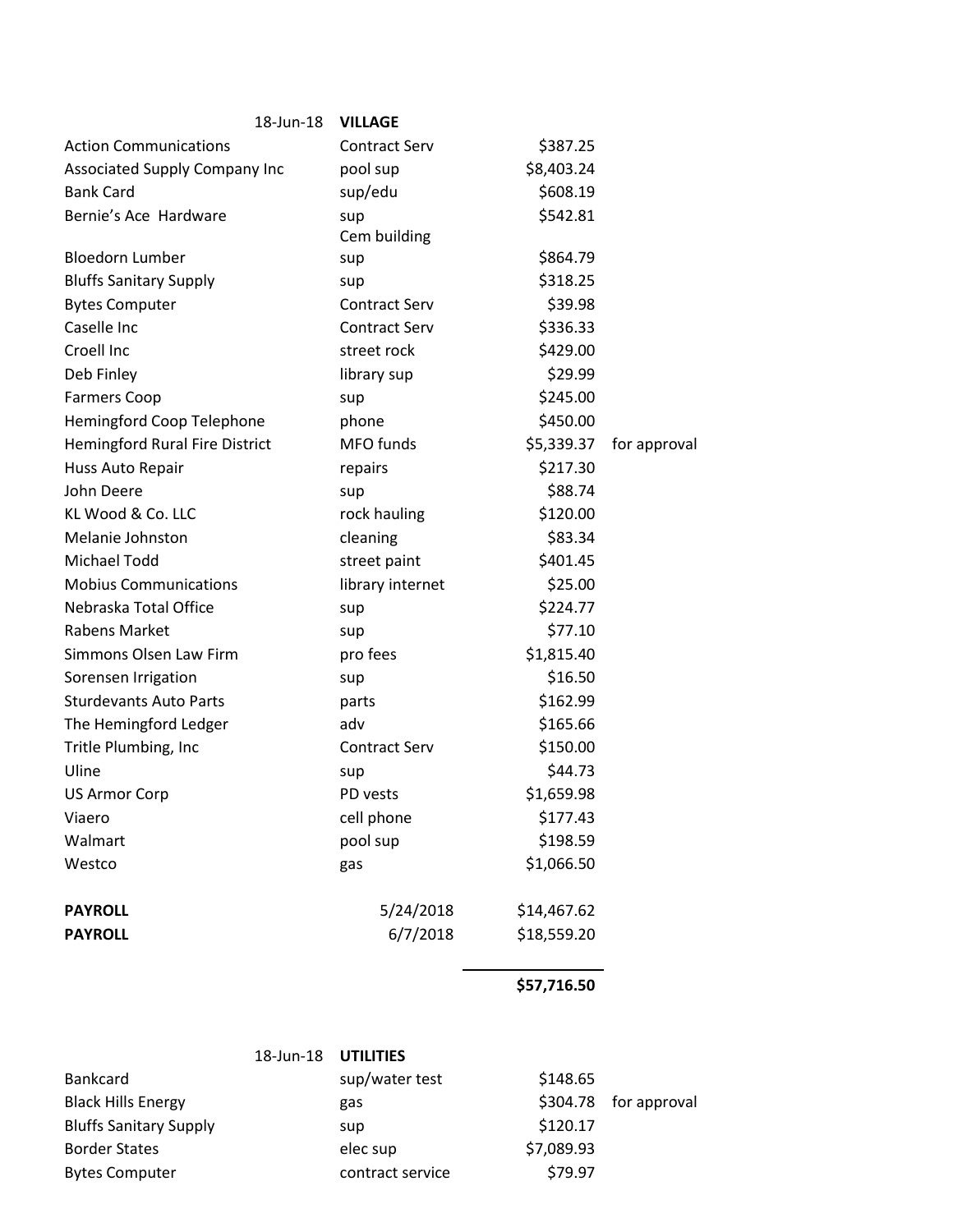| Caselle Inc                   | contract service  | \$672.67    |
|-------------------------------|-------------------|-------------|
| Core & Main                   | water sup         | \$1,111.81  |
| <b>Farmers Coop</b>           | sup               | \$74.02     |
| H & H Sanitation              | trash hauling     | \$4,172.00  |
| Hemingford Coop Telephone     | phone             | \$306.88    |
| <b>KCOW</b>                   | advertising       | \$60.00     |
| Melanie Johnston              | cleaning          | \$166.66    |
| <b>Municipal Supply Inc</b>   | water sup         | \$114.38    |
| Nebraska Public Power         | power             | \$39,373.84 |
| Nebraska Total Office         | sup               | \$266.60    |
| One Call Concepts Inc         | diggers hotline   | \$4.56      |
| <b>Purchase Power</b>         | postage           | \$281.99    |
| Rabens Marker                 | sup               | \$48.24     |
| <b>Solutions EAP</b>          | contract service  | \$73.70     |
| <b>Sturdevants Auto Parts</b> | parts             | \$47.26     |
| <b>SWANN</b>                  | landfill disposal | \$6,063.84  |
| The Hemingford Ledger         | advertising       | \$331.34    |
| Uline                         | sup               | \$44.73     |
| <b>USA Bluebook</b>           | sup               | \$415.81    |
| Viaero                        | cell phone        | \$87.62     |
| Westco                        | gas               | \$288.78    |
| <b>PAYROLL</b>                | 5/24/2018         | \$10,246.44 |
| <b>PAYROLL</b>                | 6/7/2018          | \$10,381.42 |
|                               |                   |             |

**\$82,378.09** 

| <b>Benefits</b>          |                              |               |
|--------------------------|------------------------------|---------------|
|                          | 1,874.65                     |               |
| GAS                      | 554.14                       | APPROVAL ONLY |
| <b>Supplies</b>          | 378.26                       |               |
| Software                 | 512.00                       |               |
| <b>Supplies</b>          | \$393.05                     |               |
| Service Contract         | 44.00                        |               |
| Recruitment              | 33.00                        |               |
| Consultant               | 300.00                       |               |
| <b>Resident Supplies</b> | 108.08                       |               |
| supplies                 | \$332.98                     |               |
| Cable                    | \$262.57                     |               |
| Consultant               | \$750.00                     |               |
| Vehicle Expense          | 15.00                        |               |
| supplies                 | 270.23                       |               |
| supplies                 | \$3.17                       |               |
| Food                     | 360.90                       |               |
| Dues and Subs            | \$80.00                      |               |
| Telephone                | 847.58                       |               |
| <b>Utilities</b>         | 1,880.89                     |               |
| Service Contract         | 187.10                       |               |
| Consultant               | 500.00                       |               |
|                          | 6/18/2018<br><b>Supplies</b> | 398.84        |